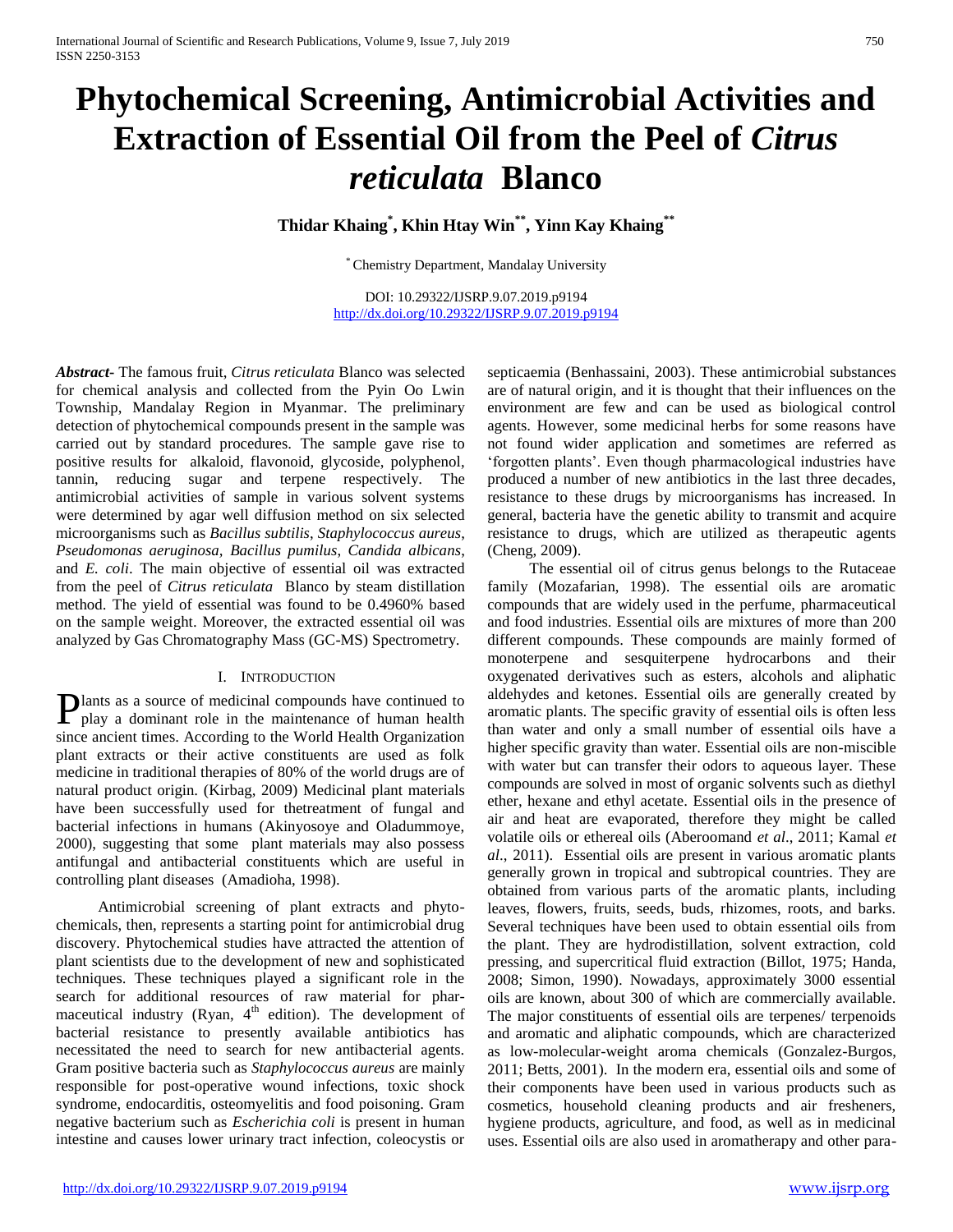medicinal practices (Silva, 2003; Hajhashemi, 2003; Perry, 2003).

## **Botanical Description**

| Family       | -Rutaceae                                 |
|--------------|-------------------------------------------|
| English name | - Tangerine                               |
|              | Botanical name - Citrus reticulata Blanco |
| Myanmar name | - Pya-lein-hmaw                           |
| Part used    | - Peel                                    |



Figure (1) The peel of Pya- lein-hmaw

## II. MATERIALS AND METHODS

#### **Sample collection**

The fruits of *Citrus reticulata* Blanco were collected from Pyin Oo Lwin Township, Mandalay Region in Myanmar. The fruits were peel and chopped into small pieces and used throughout the experiment.

#### **Preliminary Phytochemical Constituents of Peel of** *Citrus reticulata* Blanco

The phytochemical tests were carried out to detect the presence or absence of organic constituents in the peel of *Citrus reticulata* Blanco. (Harborne, 1993)

# **Test for Alkaloid**

The dried powder of sample  $(2 g)$  was boiled with 1% hydrochloric acid (10 mL) for about 10 minutes, allowed to cool and filter. The filtrate was divided into two portions and tested with Dragendroff's reagent. The red precipitate was obtained, that indicated the presence of alkaloid.

#### **Test for Flavonoid**

(0.5 mL) of ethanol extract, 3-10 drops of concentrated hydrochloric acid and a small piece of magnesium was added in a test tube. The solution was boiled for few minutes. The appearance of pink color indicates the presence of flavonoid.

# **Test for Glycoside**

The dried sample (2 g) was boiled with distilled water for about 10 minutes, allowed to cool and filter. The filtrate was tested with 10 % lead acetate solution. The formation of white precipitate indicates the presence of glycoside.

#### **Test for Polyphenol**

The ethanol extract of sample (10 mL) was treated with (1 mL) of 1% potassium ferrocyanate and (1 mL) of 1 % ferric chloride solution. The appearance of greenish blue color indicates the presence of polyphenol.

#### **Test for Tannin**

The dried sample (2 g) was boiled with distilled water for about 10 minutes, allowed to cool and filter. The filtrate was tested with a few drops of 10 % ferric chloride solution. If a bluish black color is produced, which disappeared on addition of a few drops of dilute sulphuric acid solution followed by the formation of a cream precipitate the presence of tannin.

# **Test for Reducing Sugar**

(5 mL) of Benedict's solution was added to (0.5 mL) of aqueous extract of sample and boiled for 5 minutes. On cooling down, brick red precipitates indicate the presence of reducing sugar.

#### **Test for Terpene**

A mixture of (2 mL) of concentrated sulphiric acid, (1 mL) of acetic anhydride and (2.5 mL) of chloroform was added to ethanol extract of sample. Formation of brown color indicates the presence of terpene.

## **Antimicrobial Activities of Crude Extracts of Peel of** *Citrus reticulata* Blanco

The antimicrobial activities of crude extract sample of the peel of useful fruits were examined by using agar well diffusion method on six selected microogranisms, at Central Research and Development Centre (CRDC), Insein, Yangon. (Magaldi, 2004) (Valgas, 2007)

In this case, the nutrient agar medium was prepared and the study of antimicrobial activities was performed as below. Firstly, nutrient agar was boiled and then 20-25 mL of it was poured into the test tube, plugged with cotton wool and sterilized at 121°C for 15 minutes in an autoclave. After sterilizing, the tubes were cooled down to 30-35°C, the agar in the tube was poured into the sterilized Petri-dish and 0.1-0.2 mL of test organisms were also added into the dish. These were allowed to set the agar for 2-3 hours. After the agar was set, 7 mm petals agar well were made by the help of sterilized agar well cutter. After that, about 0.2 mL of sample was introduced into the agar well and incubated at 37°C for 24-28 hours. The inhibition zone appeared around the agar well indicates the presence of antimicrobial activity.

#### **Extraction of Essential Oil by Steam Distillation**

The extraction of essential oil was done by steam distillation method at Department of Chemistry, University of Mandalay. The yield percent of extraction oil was determined. (Pratt, 2013) The apparatus was used, 2 L of distilled water was poured into the still body and perforated cone was set over it, 430 g of the sample was placed on the perforated cone of the still. It was heated carefully without decomposition of oil. The time taken was five hours per day.

After heating for five hours, a mixture of volatile oil and stream was came out passed into the condenser. The oil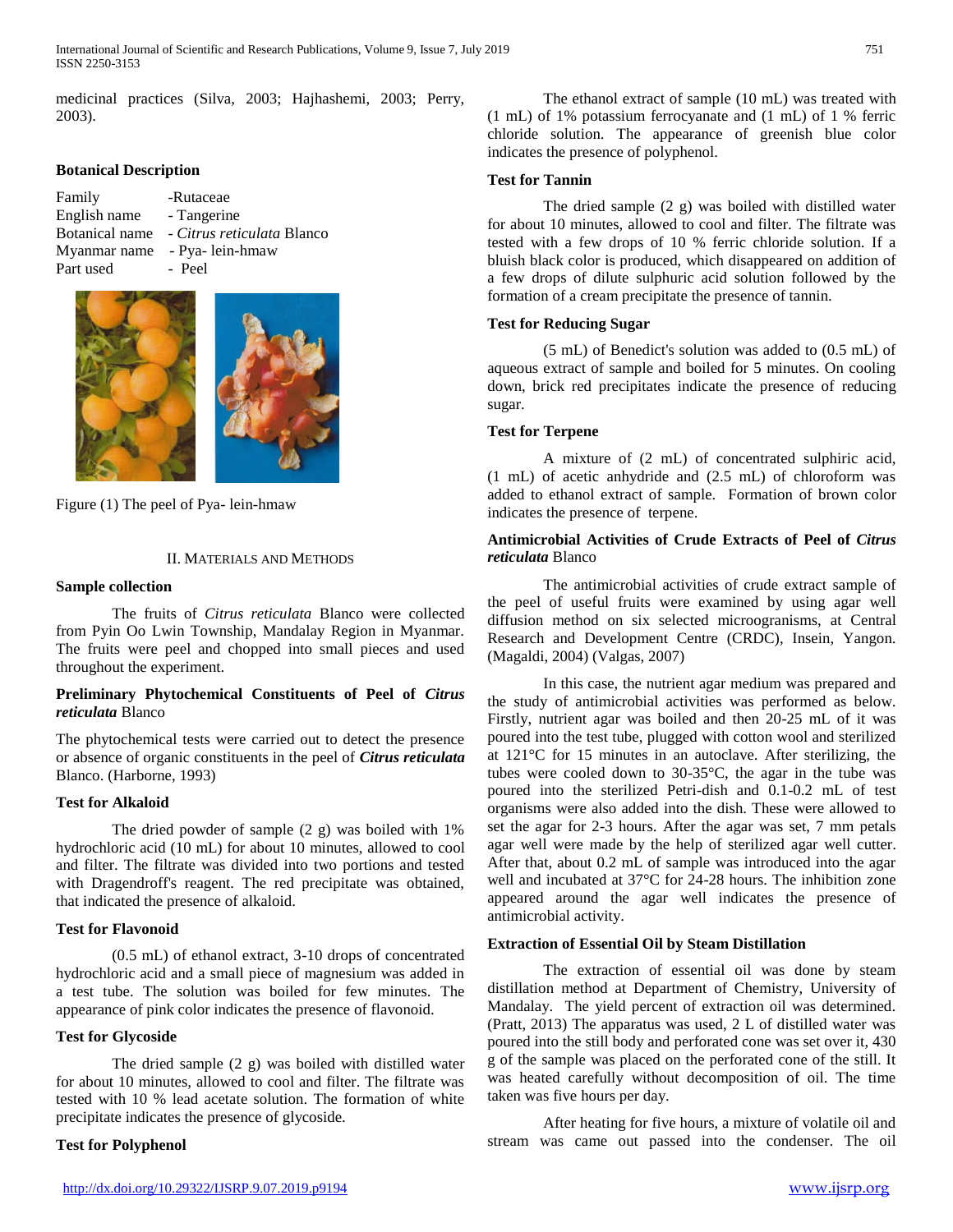collecting on the surface of the water was separated by using petroleum ether and separating funnel .And then petroleum ether in essential oil was allowed to evaporate. The filtrate was stored for the use of next chemical composition determination. The dehydrated oil obtained by passing through the anhydrous sodium sulphate preserves for best quality. The above experiment was carried out for three times, each time using 430 g of sample.



Figure (2) Steam distillation apparatus

# **Determination of Chemical compositions by GC-MS**

The peel of *Citrus reticulata* Blanco was extracted with steam distillation and analyzed by GC-MS using pet-ether as solvent for identification of different compounds, at the Department of Chemistry, University Research Center (URC), Mandalay.

#### **III. RESULTS AND DISCUSSION**

**Preliminary Phytochemical Screening of the Peel of** *Citrus reticulata* **Blanco**

|  | Table (1) Results of Phytochemical Screening of the Peel of |  |  |  |
|--|-------------------------------------------------------------|--|--|--|
|  | Citrus reticulata Blanco                                    |  |  |  |

| No. | Test              | <b>Reagent</b>                                                              | <b>Observation</b>                    | <b>Bark</b> |
|-----|-------------------|-----------------------------------------------------------------------------|---------------------------------------|-------------|
| 1.  | Alkaloid          | 1 % HCl.<br>Dragendroff's                                                   | Red ppt                               | $^{+}$      |
| 2.  | Flavonoid         | Conc: HCl, Mg<br>turning                                                    | Pink color<br>solution                | $^+$        |
| 3.  | Glycoside         | 10 % lead<br>acetate                                                        | White ppt                             | $^{+}$      |
| 4.  | Polyphenol        | 1 % FeCl <sub>3</sub> and<br>$1\%$ K <sub>3</sub><br>[Fe(CN) <sub>6</sub> ] | Greenish<br>color<br>blue<br>solution | $^{+}$      |
| 5   | Tannin            | 1% gelatin<br>solution                                                      | Cream ppt                             |             |
| 6.  | Reducing<br>Sugar | Benedict's<br>solution                                                      | Brick red ppt                         | $^{+}$      |
| 7.  | Terpene           | Acetic<br>anhydride,<br>$CHCl3$ , conc:<br>$H_2SO_4$                        | Brown ppt                             | $^+$        |

 $(+)$  = presence  $(-)$  = absence ppt = precipitate

According to above table, the sample contained alkaloid, flavonoid, glycoside, , polyphenol, tannin, reducing sugar and terpene compounds respectively.

# **Determination of Antimicrobial Activities of Crude Extracts of the Peel of** *Citrus reticulata* Blanco

| <b>Bacillus subtilis</b> | Staphylococcus aureus | Pseudomonas aeruginosa |
|--------------------------|-----------------------|------------------------|
|                          |                       |                        |
| <b>Bacillus pumilus</b>  | Candida albican       | E. coli                |

Figure (3) Antimicrobial Activities of *Citrus reticulata* Blanco

| Table (2) The Results of Antimicrobial Activities of Crude |  |
|------------------------------------------------------------|--|
| <b>Extract Sample of the Peel of Citrus reticulata</b>     |  |
| <b>Blanco</b>                                              |  |

|                                                               |              |                | <b>Inhibition Zone</b> |                |                         |                            |                             |
|---------------------------------------------------------------|--------------|----------------|------------------------|----------------|-------------------------|----------------------------|-----------------------------|
| <b>Samples</b>                                                | Sol-<br>vent | I              | $\mathbf{I}$           | Ш              | IV                      | v                          | VI                          |
| Peel of<br>Citrus<br>reticulata<br><b>Blanco</b>              | <b>EtOH</b>  | 16mm<br>$(++)$ | 19mm<br>$(++)$         | 17mm<br>$(++)$ | 12mm<br>$(+)$           | 15 <sub>mm</sub><br>$(++)$ | 38 <sub>mm</sub><br>$(+++)$ |
| Control                                                       | EtOH         |                |                        |                |                         |                            |                             |
| Agar well<br>$\sim$ 10 mm Organism<br>$10 \dots 14 \dots (1)$ |              |                |                        |                | $I = Bacillus subtilis$ |                            |                             |

10 mm ~ 14 mm (+) = low activity II = *Staphylococcus aureus* 15 mm  $\sim$  19 mm  $(++)$  = medium activity III = *Pseudomonas aeruginosa* 20 mm  $\sim$  above  $(++)$  = high activity IV = *Bacillus pumilus* 

V = *Candida albicans* VI = *E. coli*

According to this table, ethanol extract of useful peel are activity on all microorganisms. Moreover, ethanol extract of sample gives rise to medium activity on four organisms such as *Bacillus subtilis*, *Staphylococcus aureus*, *Pseudomonas aeruginosa,* and *Candida albicans.* The highest activities was found on *E. Coli.*

#### **Extraction of Essential Oil by Steam Distillation Method**

#### **Table (3) The Yield (%) of Essential Oil by Steam Distillation Method**

| No. of<br><b>Experiment</b> | Weight of<br>Sample (g) | Weight of<br>extracted<br>essential oil | % of essential<br>oil |
|-----------------------------|-------------------------|-----------------------------------------|-----------------------|
|                             | 430                     | 2.1550                                  | 0.4960                |
|                             | 430                     | 2.1550                                  | 0.4960                |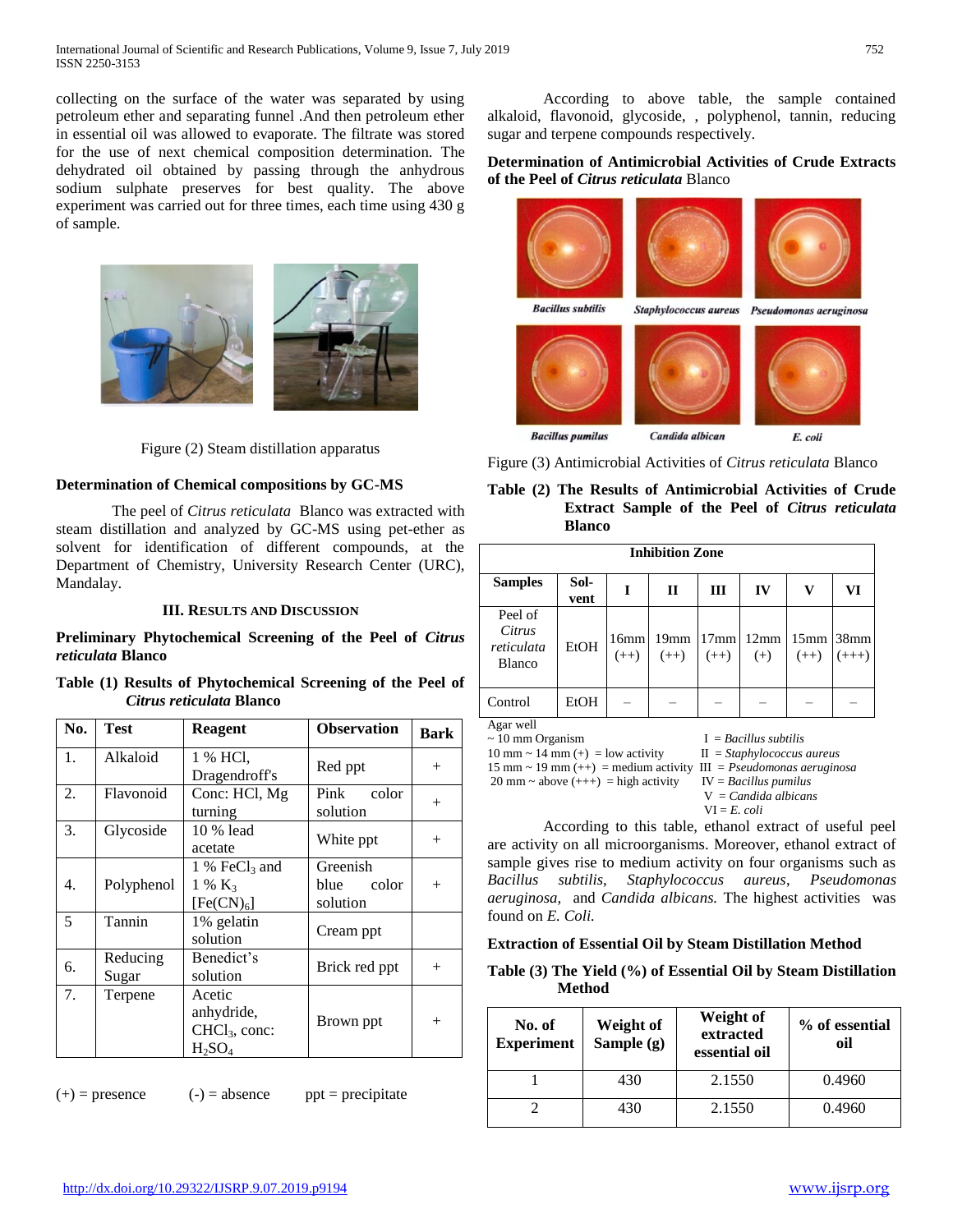| <b>.</b> ب<br>vv<br>ັ |  | n c | $- - -$ | $\sim$ $\sim$ $\sim$ |
|-----------------------|--|-----|---------|----------------------|
|-----------------------|--|-----|---------|----------------------|

According to this table, the average yield percent of essential oil is 0.4960% based on the weight of peel of *Citrus reticulate* Blanco*.* 

#### **Identification of Components by GCMS**

Identification of the extracted oil components was based using a National Institute of Standards and Technology (NIST) mass spectral library according to the reference mass spectra from published sources, and retention indices (RI). The essential oil from the peel of *Citrus reticulate* Blanco by GC-MS analysis showed the presence of some compounds, shows in Table.



Figure (4) Total ion chromatogram of extracted essential oil



Figure (5) EI mass spectrum of Ascorbic acid 2,6 dihexadecanoae



Figure (6) EI mass spectrum of 9, 12-Octadecadienoic acid

|         |    |                         |    | CompName:9-Octadecenoic acid, (E)- SS trans-delta.(sup 9)-Octadecenoic acid SS trans-delta.9-Octadecenoic acid SS trans-Octadec-9-enoic acid SS trans      |  | SI:94 Formula:C18H34O2 CAS:112-79-8 MolWeight:282 RetIndex:2175 |  |     |  |  |  |  |  |
|---------|----|-------------------------|----|------------------------------------------------------------------------------------------------------------------------------------------------------------|--|-----------------------------------------------------------------|--|-----|--|--|--|--|--|
| acid SS |    |                         |    | -Oleic acid SS trans-9-Octadecenoic acid SS Elaidic acid SS (9E)-9-Octadecenoic acid # SS (E)-9-Octadecenoic acid SS (E)-Palmitoleic acid SS trans-Elaidic |  |                                                                 |  |     |  |  |  |  |  |
|         | Ķ٩ | 69                      |    |                                                                                                                                                            |  |                                                                 |  |     |  |  |  |  |  |
|         |    | $\overline{\mathbf{x}}$ | 97 |                                                                                                                                                            |  |                                                                 |  |     |  |  |  |  |  |
|         |    |                         |    |                                                                                                                                                            |  |                                                                 |  | 264 |  |  |  |  |  |
|         |    |                         |    |                                                                                                                                                            |  |                                                                 |  |     |  |  |  |  |  |

Figure (7) EI mass spectrum of trans-9-Octadecenoic acid



Figure (8) EI mass spectrum of Hexadecanoic acid

This is the total ion chromatogram for essential oil extract of the peel of *Citrus reticulate* Blanco by GC-MS using steam distillation. In this spectrum, X-axis represents time (min) and Y-axis represents percent(%).

According to this experimental data, the extracted essential oil comprised the high level of Ascorbic acid 2, 6 dihexadecanoate is comparison with other.

#### **IV. CONCLUSION**

In this research work, the peel of *Citrus reticulate* Blanco were collected from Pyin Oo Lwin Township in Mandalay Region. According to phytochemical screening which gave .positive tests for alkaloid, flavonoid, glycoside, polyphenol, tannin, reducing sugar and terpene compounds respectively. The antimicrobial activities of various solvent systems were tested by agar well diffusion method on six selected organisms. The ethanol extract of useful plants are activities on all microorganisms. Moreover, ethanol extract of sample gives rise to medium activity on four microorganisms such as *Bacillus subtilis, Staphylococcus aureus, Pseudomonas aeruginosa* and *Candida albicans.* The highest activities on *E.coil*. In addition, the essential oil was isolated by steam distillation method. The yield percent of essential oil was found to be 0.4960% based in crude sample. The results obtained in this study showed that possess essential oil in the peel of *Citrus reticulate* Blanco and that their oil compositions were quantitatively different. Ascorbic acid 2, 6-dihexadecanoate was found to be the highest constituent 23.023% in peel extract. It can be used for the purpose of medicinal and beneficial to mankind.

#### **References**

- Aberoomand A. P., Nekoei, M., Larijani, K. & Bahraminasab, S. (2011). Chemical composition of the essential oils of *Citrus sinensis* cv*. Valencia* and a quantitative structure–retention relationship study for the prediction of retention indices by multiple linear regression. *J. Serb. Chem. Soc. 76* (12) 1627–1637.
- Akinyosoye, F.A. and Oladunmoye, M.K.(2000). Effect of extracts of Mirabilis Jalapa on some selected fungi. Nigerian Journal of Microbiology 14: 91-94
- Benhassaini. H and enabderrahmane. K and Chi. K (2003). Contribution to the assessment of the antiseptic activity of essential oils and oleoresin of Pistacia tial Atlas on some microbial sources: Candida albicans (ATC 20027), Candida albicans (ATCC 20032) and s accharomyces cerevisiae: ethnopharmacology, February (30): 38-46
- Cheng. S, Huang. C, Chen. Y, Yu. J, Chen. W and Chang. S (2009). Chemical compositions and arvicidal activities